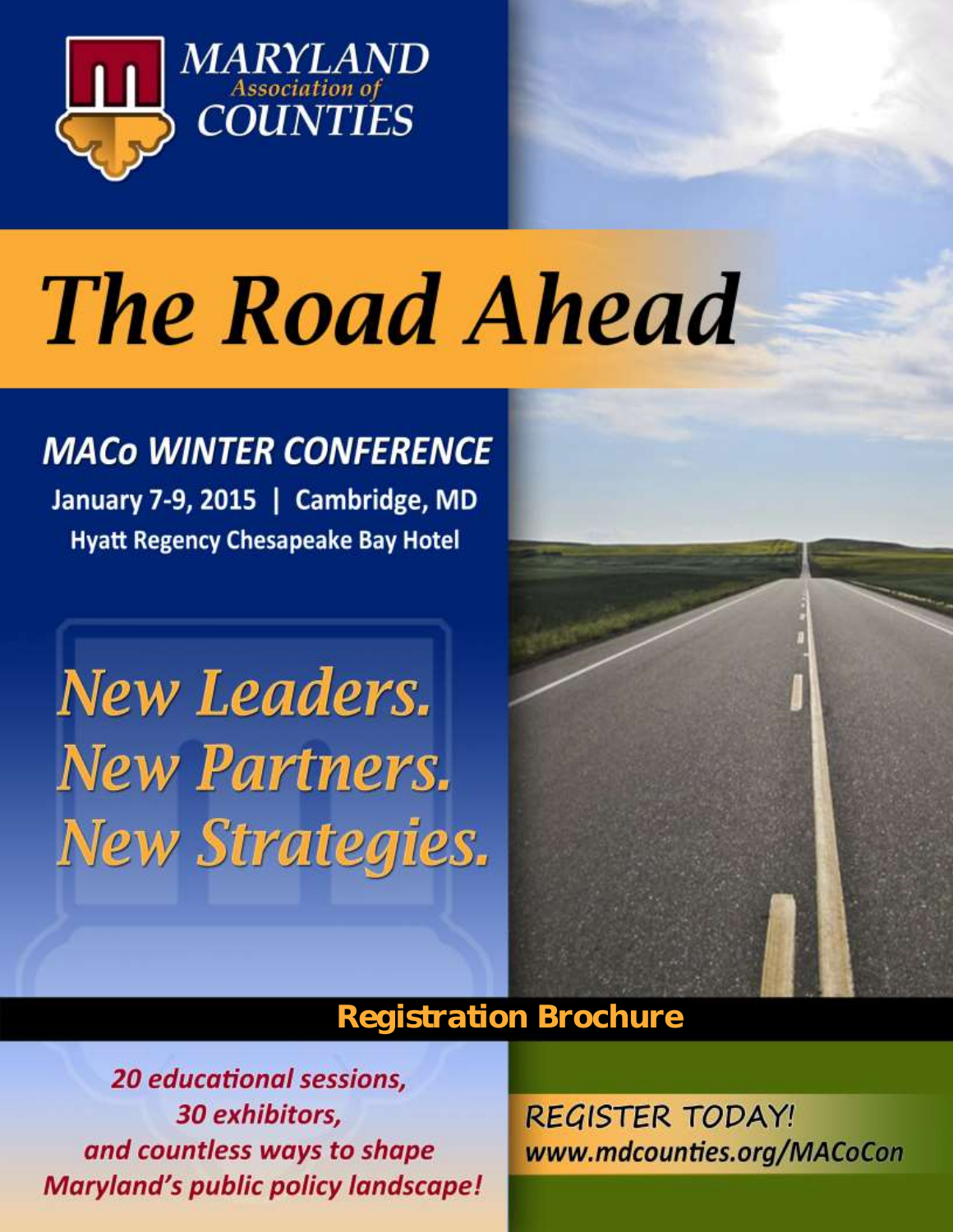

## About MACo

**The Maryland Association of Counties (MACo) is a non-profit and non-partisan organization that serves Maryland's counties by articulating the needs of local government to the Maryland General Assembly. The Association's membership consists of county elected officials and representatives from Maryland's 23 counties and Baltimore City.** 

**MACo is the only organization serving the needs of county elected officials and governments across the state of Maryland.** 

### Who Should Attend?

- **County Elected Officials**
- **County Staff**
- **Legislators**
- **Legislative Staff**
- **Cabinet Secretaries**
- **State Officials**
- **State Staff**
- **Congressmen**
- **Commercial Representatives**
- **Non-profit Representatives**

## MACo Winter Conference

## *The Road Ahead*

MACo's Winter Conference leads into Maryland's General Assembly Session—the intensive 90 days of law-making that affect all residents of our state. Over 400 of Maryland's government leaders and legislators will gather at MACo's Winter Conference to discuss the preeminent policy issues of the day.

In addition to our 20 educational sessions, attendees will participate in workgroups, meetings, and briefings that will help shape the policy landscape in the upcoming General Assembly Session.

This year, we have the pleasure of welcoming our newly elected officials and legislators. This conference will focus on introducing these new officials and legislators to the needs and priorities of county government and forming partnerships that will benefit everyone as we look toward the upcoming General Assembly Session and *the road ahead*.

### *New Leaders*

**Join us to welcome the newly elected county officials, legislators, State Administration, and appointed staff**

## *New Partners*

**Discuss shared priorities, needs, and goals and form lasting relationships that will carry through the upcoming Session and beyond**

## *New Strategies*

**Learn about the challenges of county government and the solutions proposed to address those challenges lend your voice to the discussion of how county leaders can shape Maryland's public policy landscape**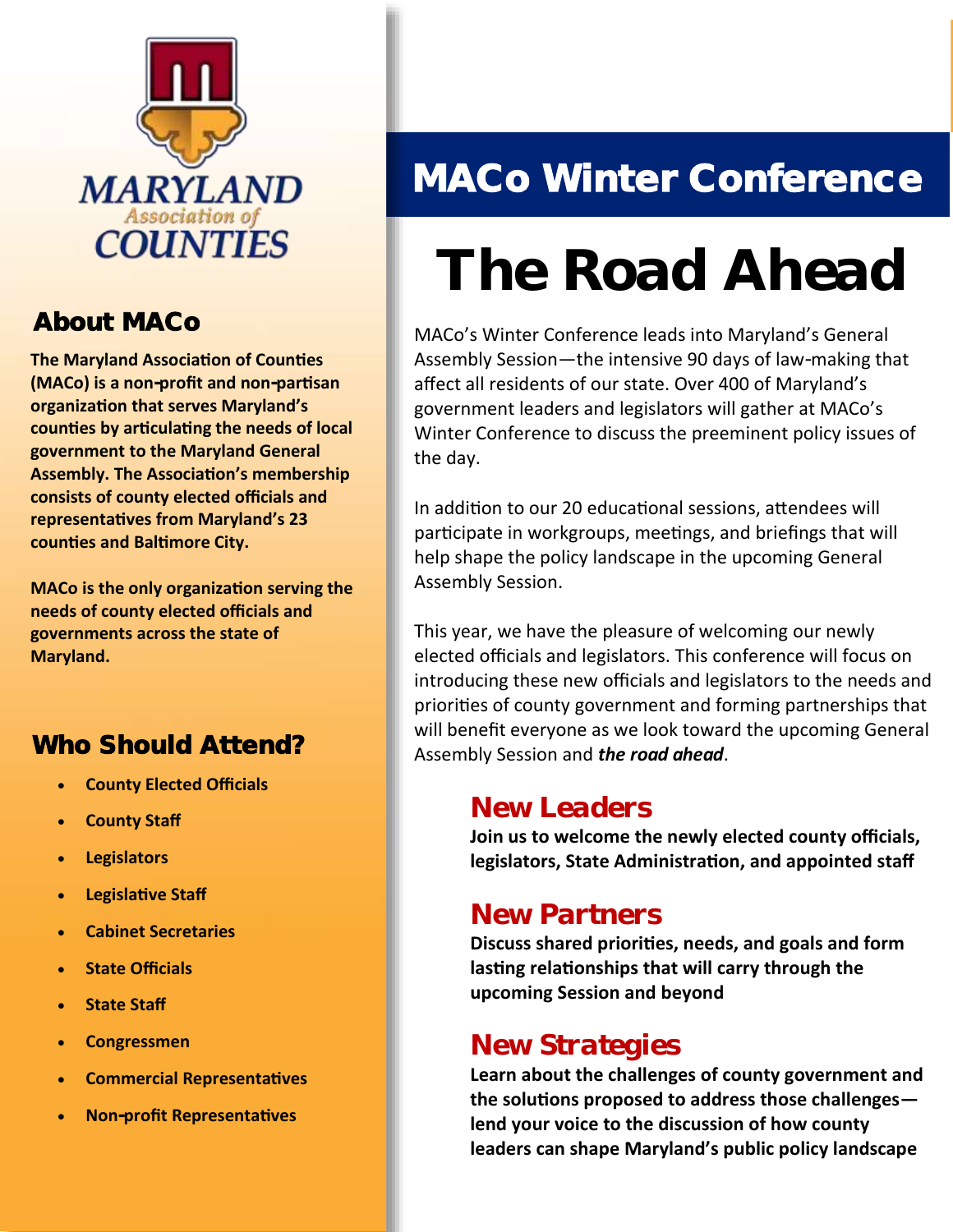## *At-a-Glance Schedule*

### Wednesday, January 7, 2015

| 7:30 am - 4:30 pm   | Registration                           |
|---------------------|----------------------------------------|
| 7:30 am - 11:00 am  | <b>Exhibits Set Up</b>                 |
| 8:00 am - 1:00 pm   | <b>Newly Elected Officials</b>         |
|                     | <b>Orientation &amp; Lunch</b>         |
| 10:15 am - 10:30 am | Coffee Break                           |
| 11:00 am - 6:00 pm  | <b>Exhibits Open/Cyber Café Open</b>   |
| 12:00 pm - 1:00 pm  | Lunch on your own                      |
| 1:15 pm - 2:45 pm   | <b>Special Session:</b>                |
|                     | "What You Need to Know about           |
|                     | <b>County Government"</b>              |
| 2:30 pm - 5:30 pm   | <b>Smart Growth America Reception</b>  |
| 2:45 pm - 3:00 pm   | <b>Coffee Break</b>                    |
| 3:00 pm - 5:00 pm   | <b>Academy Core Session:</b>           |
|                     | "Ethics"                               |
| 4:30 pm - 5:30 pm   |                                        |
|                     | <b>MSEC Awards Ceremony</b>            |
| 5:30 pm - 6:30 pm   | <b>Welcoming Reception</b>             |
| 6:30 pm - 8:30 pm   | <b>Welcoming Banquet &amp; Keynote</b> |
|                     | <b>Presentation (ticket required)</b>  |
| 8:30 pm - 9:30 pm   | <b>Dessert Reception Sponsored by</b>  |

### Friday, January 9, 2015

| 7:30 am - 10:30 am     | Registration                           |
|------------------------|----------------------------------------|
| 7:30 am - 9:30 am      | <b>Continental Breakfast</b>           |
| 8:00 am - 9:30 am      | <b>Academy Core Session:</b>           |
|                        | "Open Meetings"                        |
| $9:30$ am - 10:45 am   | <b>2015 General Assembly Forecast</b>  |
| $10:45$ am $-11:00$ am | Coffee Break & Hotel Check-out         |
| 11:00 am - 12:30 pm    | <b>Closing General Session:</b>        |
|                        | "The County Official's Guide to        |
|                        | Lobbying in Annapolis"                 |
| 12:30 pm - 1:00 pm     | <b>Boxed Lunches &amp; Adjournment</b> |

*Please note that the schedule is tentative and subject to change. Check [www.mdcounties.org](http://www.mdcounties.org/) for updates.*

#### Thursday, January 8, 2015

| 7:30 am - 3:30 pm   | <b>Exhibits Open/Cyber Café Open</b>                                                         |
|---------------------|----------------------------------------------------------------------------------------------|
| 7:30 am - 3:30 pm   | Registration                                                                                 |
| 7:30 am - 9:00 am   | <b>Continental Breakfast</b>                                                                 |
| 7:30 am - 8:30 am   | <b>County Elected Officials Breakfast &amp;</b><br><b>Business Meeting (ticket required)</b> |
| 9:00 am - 4:00 pm   | <b>Spouse Tour</b><br>(offsite-registration required)                                        |
| 9:00 am - 10:15 am  | <b>General Session:</b>                                                                      |
|                     | "Making Public Infrastructure the<br><b>People's Priority"</b>                               |
| 10:15 am - 10:30 am | <b>Coffee Break</b>                                                                          |
| 10:30 am - 11:45 am | <b>General Session:</b>                                                                      |
|                     | "Advancing Your Community                                                                    |
|                     | <b>Techniques For Economic</b>                                                               |
|                     | <b>Development Strategies"</b>                                                               |
| 11:45 am - 12:45 pm | <b>Buffet Lunch (ticket required)</b>                                                        |
| 11:45 am - 12:45 pm | <b>Women of MACo Lunch</b>                                                                   |
|                     | (ticket required)                                                                            |
| 1:00 pm - 2:00 pm   | <b>EDUCATIONAL SESSIONS</b>                                                                  |
|                     | <b>Sponsored by MACo's Affiliates</b>                                                        |
| 2:00 pm - 2:15 pm   | <b>Coffee Break</b>                                                                          |
| 2:15 pm - 3:15 pm   | <b>EDUCATIONAL SESSIONS</b>                                                                  |
|                     | <b>Sponsored by MACo's Affiliates</b>                                                        |
| 3:15 pm - 3:30 pm   | <b>Coffee Break</b>                                                                          |
| 3:30 pm - 4:30 pm   | <b>EDUCATIONAL SESSIONS</b>                                                                  |
|                     | <b>Sponsored by MACo's Affiliates</b>                                                        |
| 4:30 pm - 5:30 pm   | <b>MACo Administrators' Affiliate</b>                                                        |
|                     | <b>Meeting (private)</b>                                                                     |
| 4:30 pm - 5:30 pm   | <b>Maryland County Officials Diversity</b>                                                   |
|                     | <b>Caucus Reception</b>                                                                      |
| 5:30 pm - 6:30 pm   | <b>Inaugural Banquet Reception</b>                                                           |
| 6:30 pm - 8:30 pm   | <b>Inaugural Ceremony/Awards</b>                                                             |
|                     | <b>Banquet (ticket required)</b>                                                             |
| 8:30 pm - 9:30 pm   | <b>President's Reception</b>                                                                 |

### *Attend MACo's Winter Conference: Register now at www.mdcounties.org/MACoCon*

SAVE THE DATE - MACO SUMMER CONFERENCE

*PAGE 3* August 12-15, 2015 | Roland Powell Convention Center | Ocean City, Maryland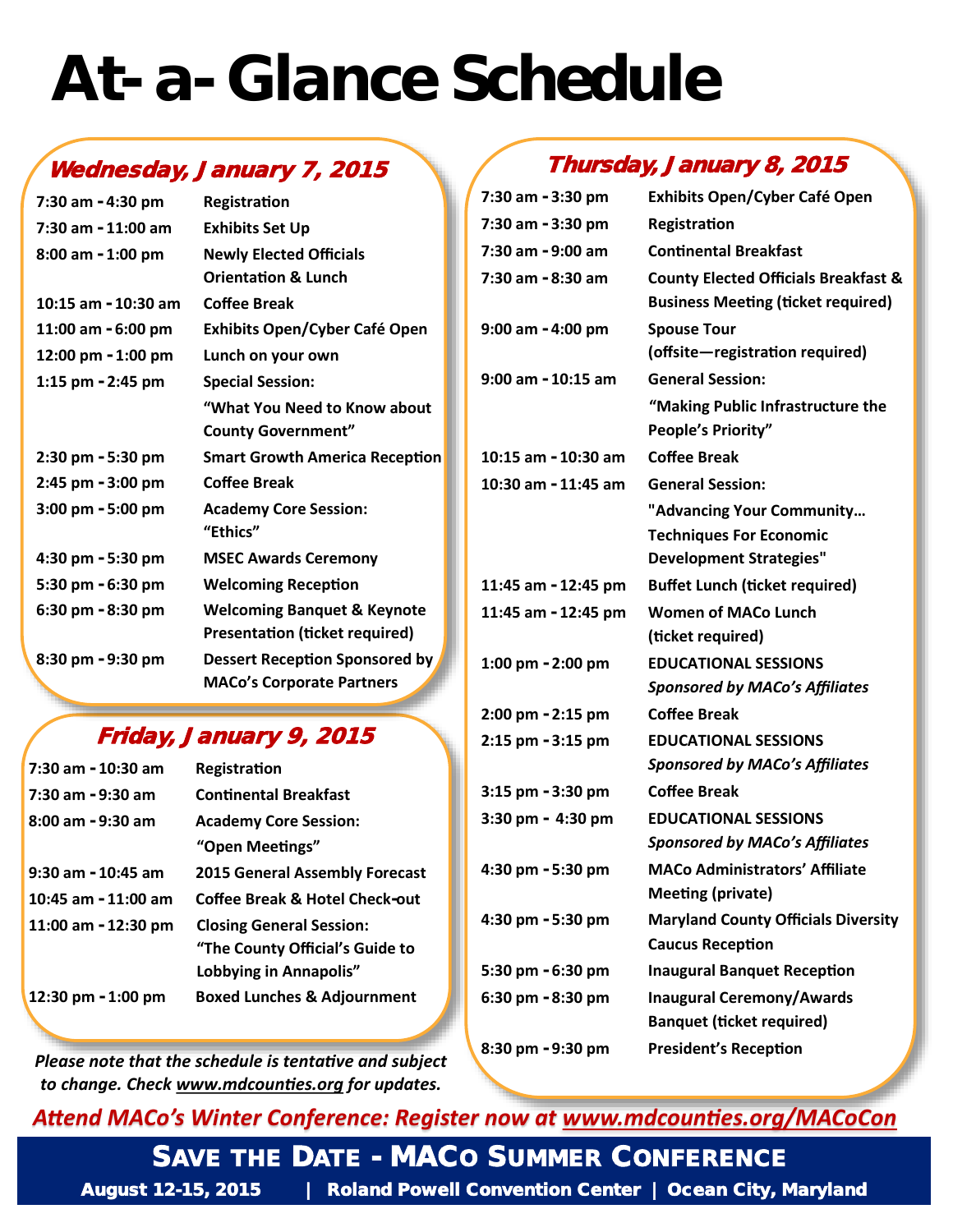## *Newly Elected Officials Orientation Wednesday, January 7, 2015 | 8:00 am—1:00 pm*

County government is often characterized as "where the rubber meets the road" in providing vital core services to residents. Whether it is repairing potholes, keeping the public safe, setting local land use policies, or providing the first response in a crisis, counties have a direct and tangible impact on the people they serve. Consequently, counties are also the level of government closest to the people and most directly answerable to them.

During this Orientation, newly elected officials will learn about local government budgeting and structure and will participate in roundtable mentoring sessions to learn directly from seasoned elected officials about the duties, responsibilities, and challenges they will face over the next four years. Participants will also learn about their role in working with the General Assembly and MACo, and will hear briefly from the National Association of Counties, the Local Government Insurance



Trust, Nationwide Retirement Solutions, and the Academy for Excellence in Local Governance about resources available to public officials as part of MACo membership.

*MACo's Newly Elected Officials Orientation is offered every four years, following an election. The Orientation is only open to newly elected Maryland county officials. Participants must register for MACo's Winter Conference, but there is no additional cost for this Orientation.*

| <b>Welcome and Introduction to MACo</b>                                     |
|-----------------------------------------------------------------------------|
| <b>Local Government Structure</b>                                           |
| Mentoring Session-What to Expect Now That You Are a County Elected Official |
| <b>County Elected Officials' Role in the Legislature</b>                    |
| <b>Local Government Budgeting</b>                                           |
| Lunch-The Value of Forging Relationships                                    |
|                                                                             |

*Questions? Contact Meetings & Events Director Virginia White at 410-269-0043 or vwhite@mdcounties.org*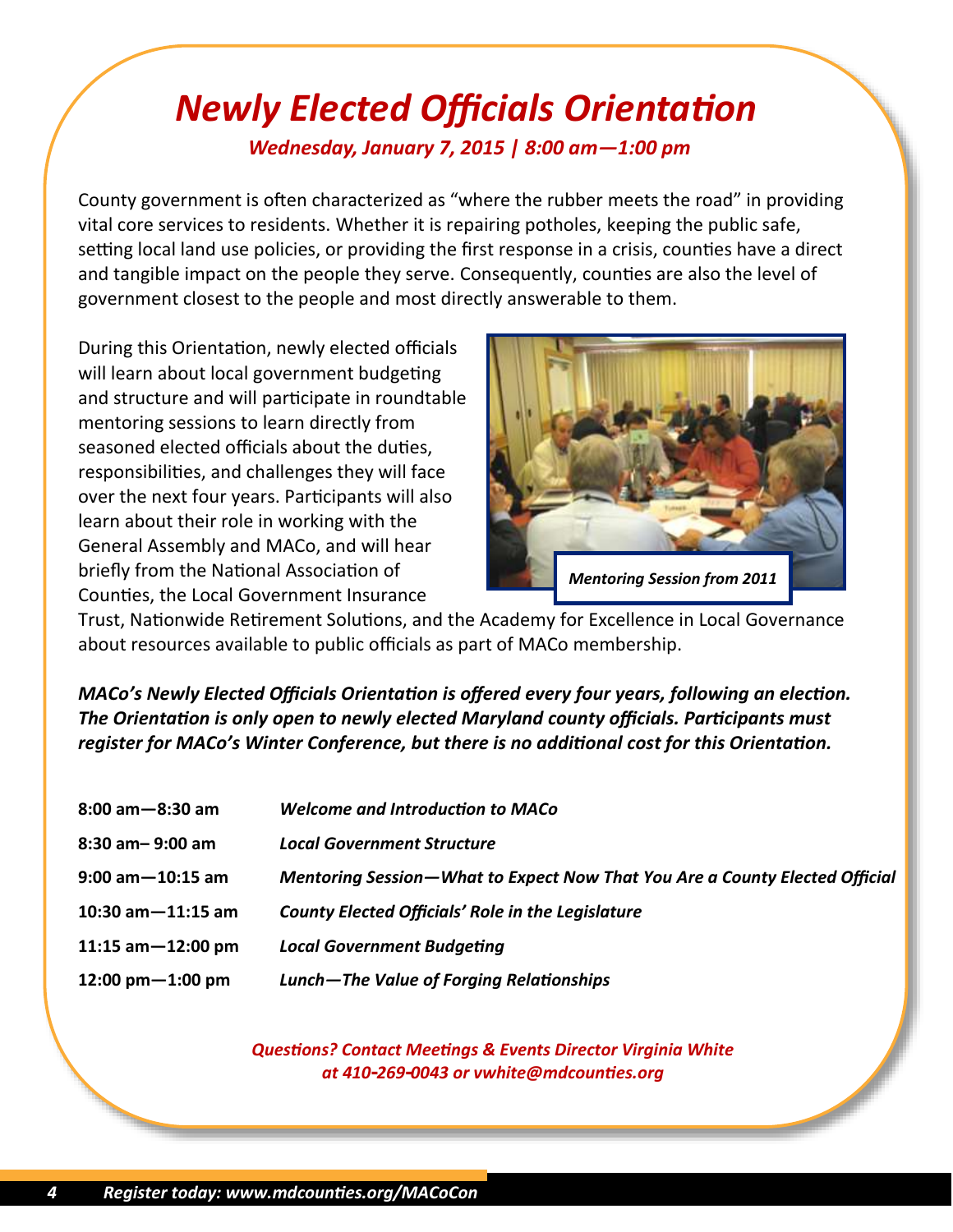## *Wednesday, January 7, 2015*

#### **7:30 am - 4:30 pm | REGISTRATION**

#### **7:30 am - 8:30 am | CONTINENTAL BREAKFAST**

#### **8:00 am - 1:00 pm | NEWLY ELECTED OFFICIALS ORIENTATION**

MACo offers this special training program to newly elected county officials every four years following an election. It is a great way for new officials to become immersed in county government. For more information, please see page 4.

#### **11:00 am - 6:00 pm | EXHIBITS & CYBER CAFÉ OPEN**

#### **12:00 pm - 1:15 pm | LUNCH ON YOUR OWN**

#### **1:15 pm - 2:45 pm | WHAT YOU NEED TO KNOW ABOUT COUNTY GOVERNMENT: SNAPSHOTS FROM THE ACADEMY FOR EXCELLENCE IN LOCAL GOVERNANCE**

A foundation of knowledge and skills is needed to successfully navigate the many different facets of being a government official. In this session, speakers will briefly touch on the basic skills and information every county government practitioner needs to know, including risk management, reaching consensus, financial management, ethics, and information on specific laws such as the *Public Information Act*. All of these topics and more are covered in-depth as Core Courses in the Academy for Excellence in Local Governance. The Academy is a voluntary certificate program founded by MACo and the Maryland Municipal League (MML), sponsored by the Local Government Insurance Trust (LGIT), and offered through the University of Maryland's School of Public Policy. *Participants will receive one elective credit towards Academy certificate completion by attending this course.*

#### **2:30 pm - 5:30 pm | LEADING EFFECTIVELY ON SMART GROWTH:**

#### **SMART GROWTH AMERICA MEETING & RECEPTION**

Co-sponsored by Smart Growth America and 1000 Friends of Maryland, the "Maryland Chapter of the Local Leaders Council" is a network of leaders in local government who are passionate about implementing smart growth. Network with county leaders dedicated to improving quality of life for all Marylanders. Hear from county leaders about their work in building strong and vibrant communities. Learn about resources and membership opportunities with the Maryland Chapter. The session will include informal networking and refreshments.

#### **2:45 pm - 3:00 pm | COFFEE BREAK**

#### **3:00 pm - 5:00 pm | ETHICS**

#### *Core Course, Academy for Excellence in Local Governance*

Ethical dilemmas face county elected officials every day in an atmosphere where public and private actions are increasingly scrutinized. Many ethical challenges facing elected officials are matters of common sense, but more complicated situations may fall into "gray" areas. This course, led by a seasoned expert in government ethics, explores the law and applies it to hypothetical but realistic situations. You do not need to be enrolled in the Academy for Excellence in Local Governance to attend this session, but participants will earn one Core credit upon completion.

#### **4:30 pm - 5:30 pm | MARYLAND SMART ENERGY COMMUNITIES AWARDS CEREMONY**

Seven Maryland counties and Baltimore City will be recognized for their participation in the Maryland Smart Energy Communities program. This event will include a brief overview of the program and information about how all Maryland counties can participate, receive grant funding, and get recognized for their leadership in energy management. Each award recipient will be spotlighted as their accomplishments and energy projects are announced and representatives are called forward to receive their MSEC placard. Recipients include Baltimore City and Anne Arundel, Prince George's, Garrett, Talbot, Montgomery, Harford, and Frederick Counties.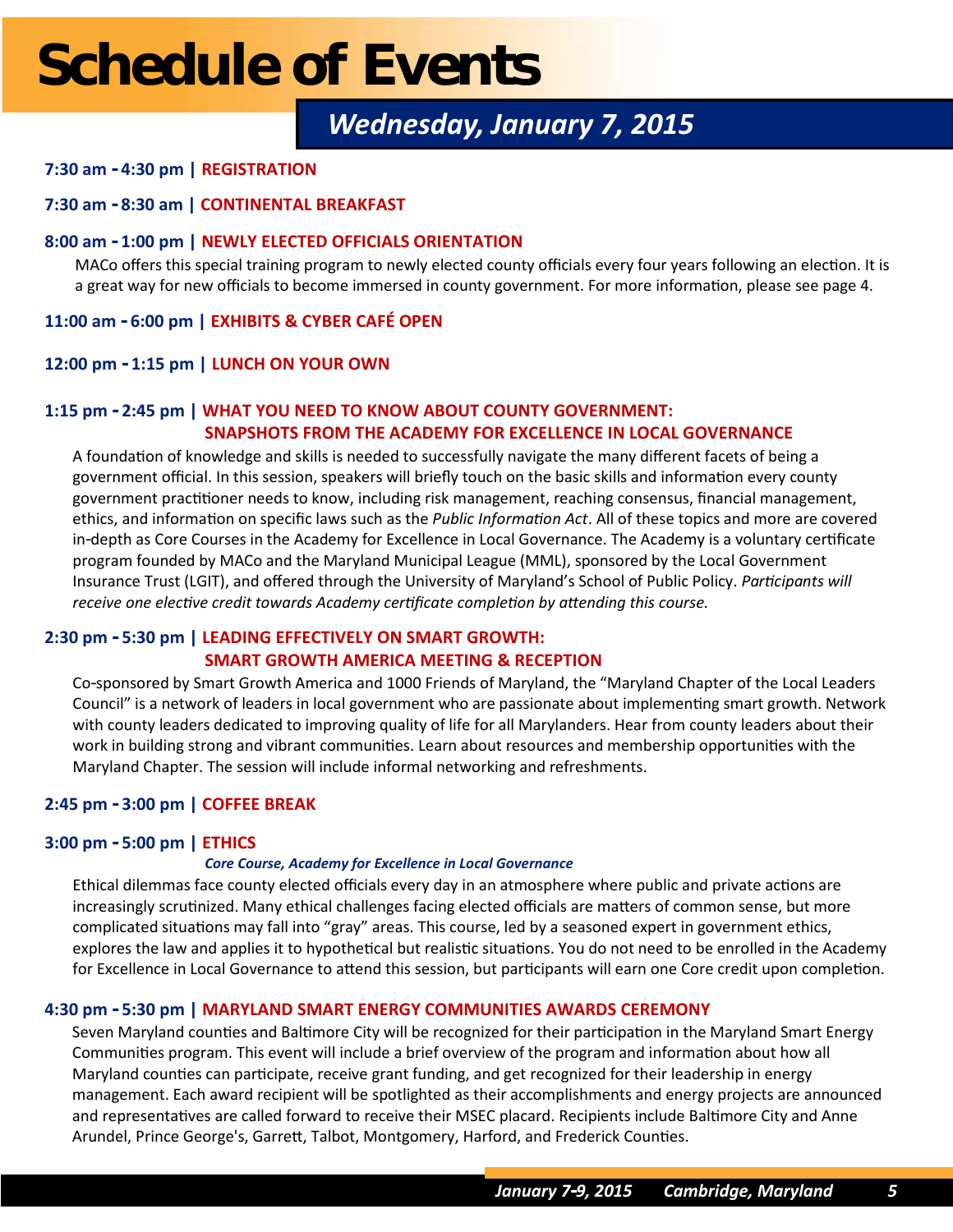## *Wednesday, January 7, 2015*

#### **5:30 pm - 6:30 pm | WELCOMING RECEPTION**  *Sponsored by the Hyatt Regency Chesapeake Bay Hotel*

**6:30 pm - 8:30 pm | WELCOMING BANQUET & KEYNOTE PRESENTATION** *(ticket required) Sponsored by MACo's Silver Corporate Partners*

*Trust Your CAPE™ -Transforming Everyday Leadership Superpowers into Extraordinary Results*

For elected officials in public service, the challenges are many and the risks are real. But for those willing to step up and lead the way, opportunities abound! This interactive program reveals four "everyday super powers" that can help you and your team transform good intentions into meaningful results on *The Road Ahead.* 



Learn how to tap into your superhero, harvest the wisdom of those around you, build collaborative purpose, and move your constituents' best interests forward. Build your CAPE with Clarity, Attitude, People, and Engagement – and take your leadership results from ordinary to extraordinary!

#### **8:30 pm - 9:30 pm | DESSERT RECEPTION**  *Sponsored by MACo's Corporate Partners*

## *Thursday, January 8, 2015*

- **7:30 am - 3:30 pm | EXHIBITS OPEN/CYBER CAFÉ OPEN**
- **7:30 am - 3:30 pm | REGISTRATION**
- **7:30 am - 9:00 am | CONTINENTAL BREAKFAST**

#### **7:30 am - 9:00 am |** *MAKING YOUR VOICE HEARD IN ANNAPOLIS* **COUNTY ELECTED OFFICIALS FORUM, BREAKFAST & BUSINESS MEETING** *(ticket required)*

MACo invites Maryland County Elected Officials to join us for breakfast to learn more about MACo's advocacy efforts in Annapolis and how you can take part! MACo staff will discuss the Association's role during the General Assembly Session, working with MACo's Legislative Committee, and taking positions on bills. Staff will also provide an overview of MACo's Legislative Tracking Database and the "MACo Action Alert" system.

#### **9:00 am - 4:00 pm | SPOUSE TOUR** *(offsite—registration required)*

#### **9:00 am - 10:15 am | GENERAL SESSION: "MAKING PUBLIC INFRASTRUCTURE THE PEOPLE'S PRIORITY"**

A strong public infrastructure increases residents' quality of life and fosters business growth and economic development. Conversely, poor public infrastructure can drive residents and businesses away. Yet, despite its critical importance, Maryland is struggling to maintain a sound infrastructure system. As our aging infrastructure decays, the costs to renovate and replace it are already in the billions and will continue to increase over time. Panelists will highlight the state of our public infrastructure, discuss the impact that reduced state and federal funding has had on county infrastructure projects and maintenance, and review recent and upcoming efforts to make infrastructure funding a priority, not only for policymakers, but for the residents themselves.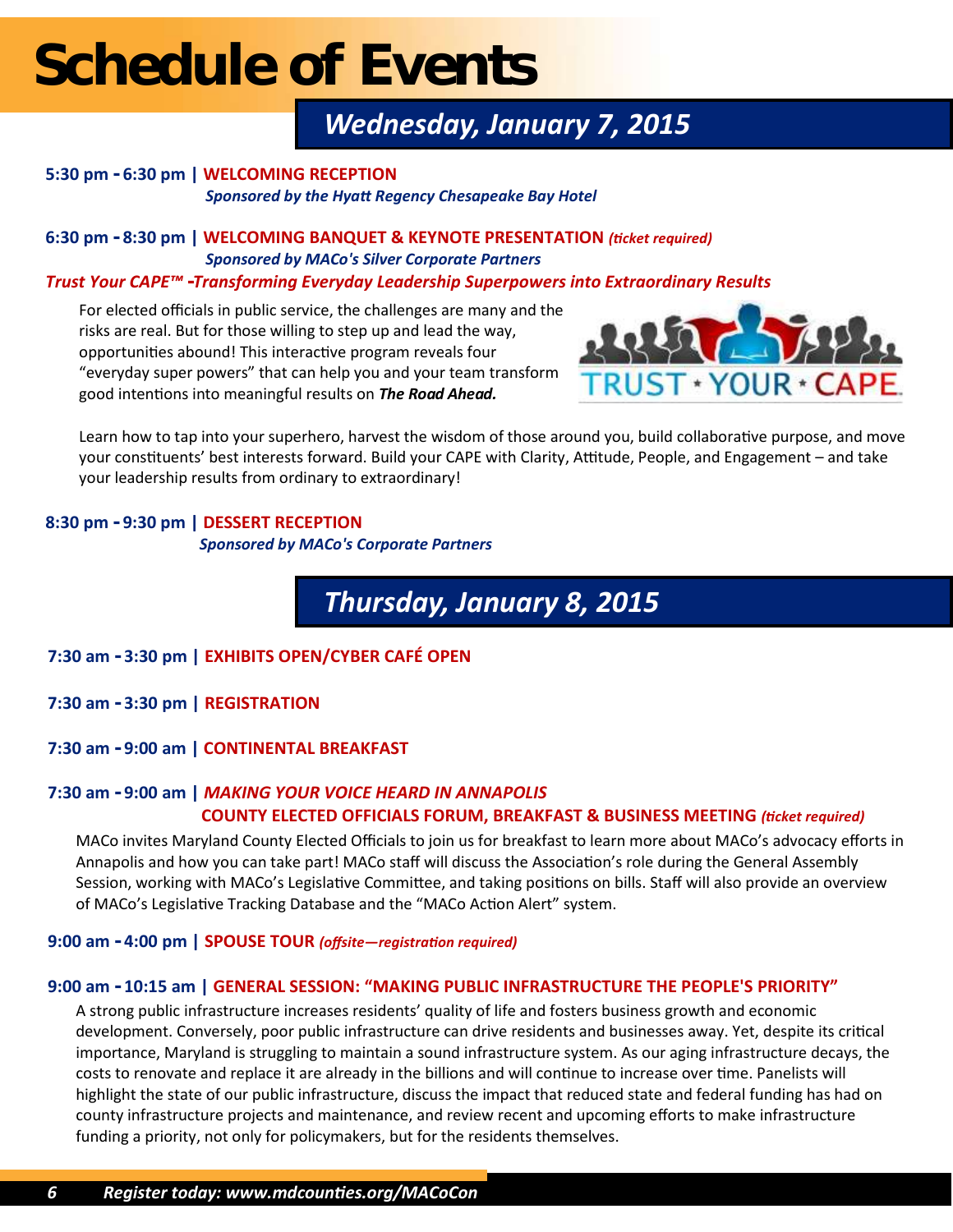## *Meet our Keynote Speaker, Ron Black*



*Ron's high energy and playful intensity has delighted over 1900 audiences in 47 of the United States, throughout Canada, Australia, and in Colombia, Russia, and Brazil. He speaks on leadership from experience—he is the founder of nine companies, a Fortune 500 VP, and served as an NCO in the Marine Corps and the National Guard. A twice-published author, his client list includes many notable organizations such as UCLA, Intel, Boeing, VW, the Defense Intelligence Agency, USDA, Social Security Administration, and* 

*the US Army's Special Forces Operations Command. He lives in the Pacific Northwest where he is an avid trail runner, sea kayaker, sailor, cook for his lovely wife, and lucky Papa of three awesome grandchildren.* 

## *MACo Winter Conference Spouse Tour - Dorchester County - Thursday, January 8, 2015* **|** *9:00 am—4:00 pm*

As part of its Winter Conference, MACo offers the ever-popular Spouse Tour. Spouses and guests of MACo conference attendees and exhibitors are welcome to attend and explore area attractions and sites. Tour registration is required, participant must be a guest of a registered conference attendee, and the tour is not available to county elected officials, staff, or others who may be registered to attend the conference educational sessions.

This year, MACo guests will tour Dorchester County. Tour participants will visit the **Blackwater National Wildlife Refuge**, called the "Everglades of the North," and home to the largest breeding population of American bald eagles on the East Coast, north of Florida. Then they'll visit the gathering place of local artists, the **Dorchester Center for the Arts**, to explore local art and have an opportunity to shop for unique and hand-made artwork and gifts.

Lunch will be shared at a restaurant in downtown Cambridge before the group heads to **Layton's Chance Vineyards & Winery** for a tour and wine-tasting. Finally, the group will learn more about Dorchester County's rich history and cultural heritage at the **Captain John Smith Center**.

*Spouse/guest registration includes a ticket to our Wednesday and Thursday Banquets, along with a seat on the tour—a great opportunity to enjoy your conference stay with a family member or friend!*

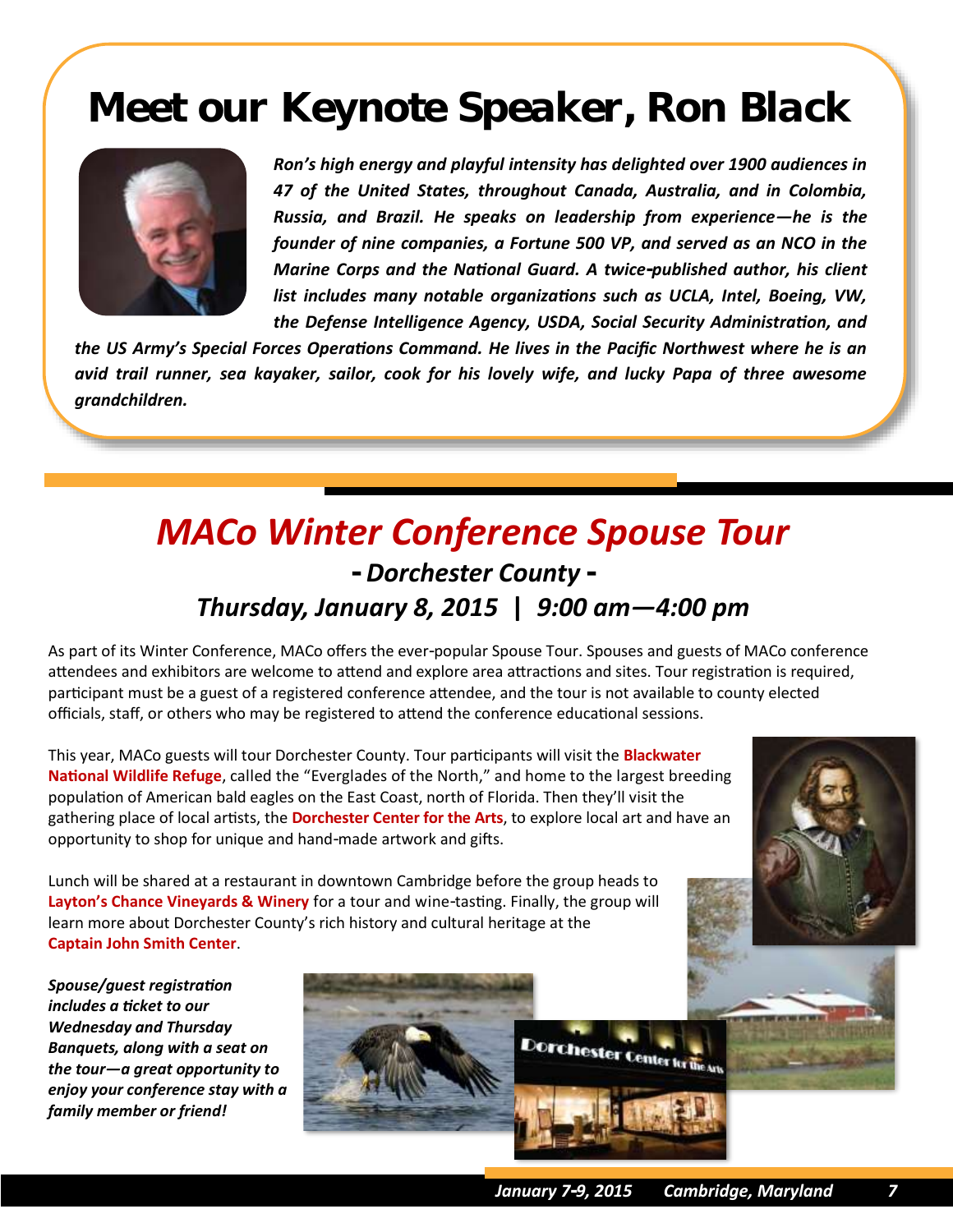## *Thursday, January 8, 2015*

#### **10:15 am - 10:30 am | COFFEE BREAK**

#### **10:30 am - 11:45 am | GENERAL SESSION: "ADVANCING YOUR COMMUNITY…TECHNIQUES FOR ECONOMIC DEVELOPMENT STRATEGIES"**

Economic development transforms our lives by encouraging innovation, creating jobs, and enriching communities. Yet demographic differences amongst the counties may lead to different approaches to achieve these outcomes. This session will discuss specific economic development strategies and the importance of working together in partnership to achieve our economic goals.

#### **11:45 am - 12:45 pm | BUFFET LUNCH (ticket required)**

#### **11:45 am - 12:45 pm | AFFILIATE & INTEREST GROUP LUNCHES (lunch ticket required)**

Public Information Officers and County Communications Staff Lunch Regional Councils' Lunch Rural Counties Coalition Lunch Women of MACo Lunch

#### **1:00 pm - 2:00 pm | EDUCATIONAL SESSIONS—***Sponsored by MACo's Affiliate Members Living in a Glass House: Transparency and Data Management for County Governments Sponsored by MACo's Administrators Affiliate*

Web-based technologies for government information and services have changed the landscape for county officials who are responsible for providing access to government information. As more and more county government data is becoming available online, counties must also confront the challenges of online documents. Besides the traditional staffing and cost issues, counties must also address technology infrastructure, document preservation, security and privacy concerns, and managing user expectations. In this panel, a technology expert, a county government official, and a transparency advocate will discuss managing Public Information Act requirements, providing information about government functions and services to the public, and implementing new technologies.

#### *Treacherous Shoals: Navigating the Murky Depths of Water Issues Sponsored by MACo's Attorneys Affiliate*

Water issues have been at the forefront of many recent federal and state environmental initiatives, resulting in both legislation and litigation. While these initiatives aim to improve our impaired waterways, it can be challenging for a county to comply with costly water mandates while avoiding litigation and state and federal penalties. Panelists will explain a variety of recent water issues, including: (1) the requirements of the Chesapeake Bay Total Maximum Daily Load (TMDL); (2) litigation surrounding Municipal Separate Storm Sewer System (MS4) permits; (3) a proposed expansion of the "Waters of the United States" definition under the Clean Water Act; and (4) responding to sea level rise.

#### *10 Things You Don't Know About Running a County Jail*

#### *Sponsored by MACo's Corrections Affiliate*

You may know that in the interest of public safety and justice, county jails provide confinement of pretrial detainees and certain convicted felons within the borders of their facilities. You may also know that county jails offer alternatives to incarceration and re-entry programs. But do you know what it takes to get those jobs done and keep facility operations running 24 hours per day, 365 days per year while providing a clean, safe and secure environment for detainees and staff? In this session, learn about the ins-and-outs of running county jails as well as the comprehensive, innovative, and effective services they provide to prisoners and the surrounding communities.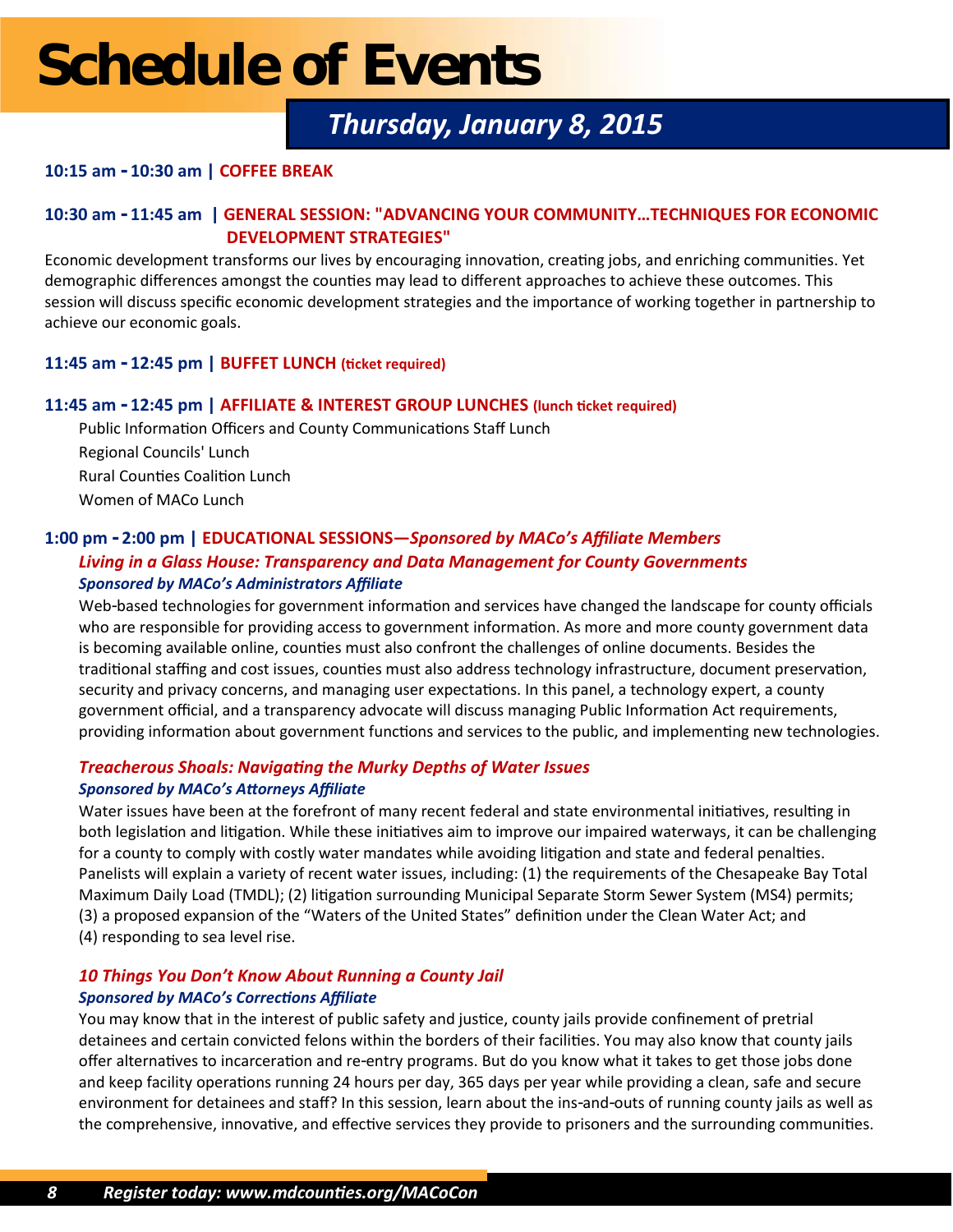## *Thursday, January 8, 2015*

#### **1:00 pm - 2:00 pm | EDUCATIONAL SESSIONS—***Sponsored by MACo's Affiliate Members* **(continued)**

### *Will the Boomers Bust Us?: A Reality Check*

#### *Sponsored by MACo's Aging Affiliate*

Maryland began shifting from grant-based funding for aging programs to a fee-for-services model in 2012 with the Home and Community Based Waiver for Older Adults. Currently, counties are billing for the Community Options Waiver and not covering the costs. Aging services such as Maryland Access Point (MAP) and others are moving to fee -for-service as well. The transition at the state level moves forward despite the fact that revenue estimates for feebased services do not come close to matching current grant-funding levels. This panel will address how Area Agencies on Aging can continue to support older adults aging-in-place in Maryland with an eye towards strategic planning for the sustainability of current programs. It is estimated that by 2030, 1 in every 5 Americans will be over 65 years of age.

#### *All Work and No Play…The Role and Importance of Your Parks and Rec Department Sponsored by MACo's Parks & Recreation Affiliate*

Your parks and recreation department performs a vital and increasingly diverse role within your county's government. Besides offering traditional indoor and outdoor recreational activities, your parks and rec department is also involved in land conservation acquisitions, health and wellness initiatives, and providing social venues for target populations such as senior citizens. As citizen expectations have risen over recent years, departments have struggled to provide more services in the face of uncertain State aid. Panelists will provide an overview of a parks and recreation department, highlight the importance and role of Program Open Space, and discuss ongoing challenges.

#### **2:00 pm - 2:15 pm | COFFEE BREAK**

#### **2:15 pm - 3:15 pm | EDUCATIONAL SESSIONS—***Sponsored by MACo's Affiliate Members*

#### *Waste Not, Want Not: The Promise and Challenge of Zero Waste Sponsored by MACo's Administrators Affiliate*

In Maryland, counties are responsible for residential recycling and have created strong recycling programs. However, the State is now considering adopting a "zero waste" policy, which has been defined as achieving an 80% recycling rate and 85% total waste diversion rate by 2040. Such a policy will have profound policy and budget implications not only for the counties but also municipalities, the private sector, and Maryland residents. Panelists will discuss the benefits and challenges Zero Waste presents to these different sectors.

#### *Mastering the Mystery of Infrastructure Budgeting Sponsored by MACo's Budget & Finance Officers Affiliate*

Counties own a lot of "stuff" – from canoes to roads, and from computers to pumping stations. Do you know what you have, what it will take to keep it in good shape, and how you will pay for it? When times are tough, maintenance often gets deferred, but even in good times infrastructure might not get all of the attention it should. Our speakers will discuss the importance of maintaining infrastructure and the challenges of keeping it up.

#### *The Many Faces of Family Violence*

#### *Sponsored by MACo's Human Services Affiliate*

Recent headlines have put a spotlight on the physical, emotional, sexual, and financial abuse or neglect that can occur within the dynamics of familial or intimate relationships. "Family violence" is the umbrella term for crimes in which family members are both the offenders and victims. These crimes include domestic violence, sexual abuse, child abuse, and elder abuse. In this session, participants will learn about the prevalence rates, support networks, and the wide array of State and local services available to protect and assist victims.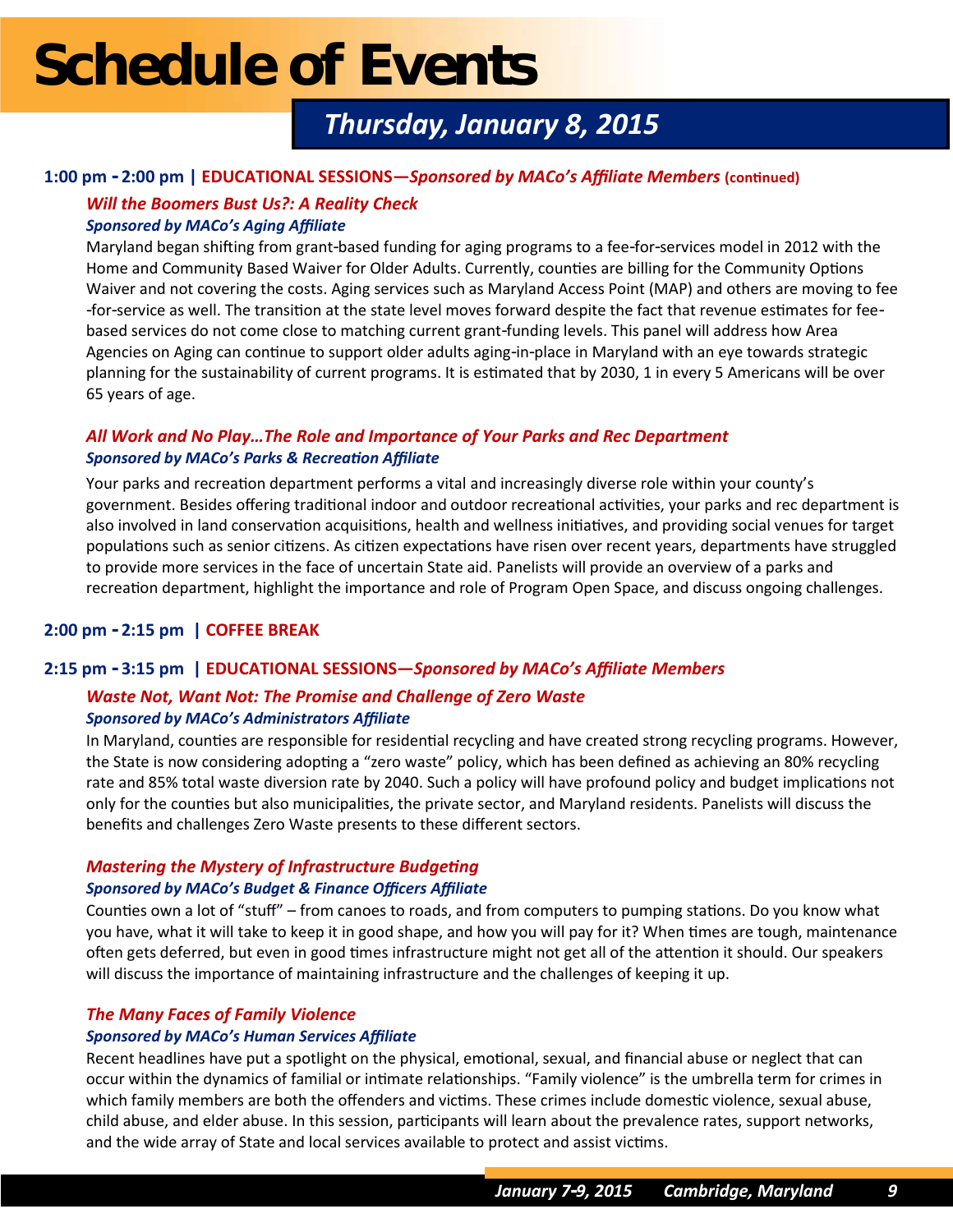## *Thursday, January 8, 2015*

#### **2:15 pm - 3:15 pm | EDUCATIONAL SESSIONS—***Sponsored by MACo's Affiliate Members* **(continued)**

#### *How Hard Can It Be? An Introduction to County Planning & Zoning*

#### *Sponsored by MACo's Planners Affiliate*

Planning and zoning decisions are among the most challenging and controversial issues facing a county elected official. Planning and zoning is a complex and formidable process – just what are those "visions" about anyway? As a county navigates this process, it must balance valid but often competing concerns from different stakeholders, including developers, businesses, agriculture, environmentalists, and county residents. Panelists will provide an overview of the planning and zoning process, discuss how to handle the "push and pull" between different stakeholder groups, and highlight recent significant land use changes at the State level.

#### **3:15 pm - 3:30 pm | COFFEE BREAK**

#### **3:30 pm - 4:30 pm | EDUCATIONAL SESSIONS—***Sponsored by MACo's Affiliate Members*

#### *Roads, Runoff, Recycling, and More – Getting to Know Your Public Works Department Sponsored by MACo's Engineers Affiliate*

The local department of public works (DPW) can often be a confusing entity as it is responsible for a wide range of infrastructure projects and public services. Size and geographic locations vary, but this one department does many things: it builds and maintains your local roads and bridges, constructs and preserves your stormwater infrastructure, and manages your recycling and wastewater facilities, just to name a few. During this session, you will gain a better understanding of your rural and urban DPW. Speakers will discuss how rural and urban DPWs differ in structure, the size of their budgets, project priorities, and challenges.

#### *Environmental Equity – Challenges in Permitting and Land Use Sponsored by MACo's Environmental Health Affiliate*

Environmental justice is a policy that is receiving renewed attention in Maryland. Specifically, legislators and policy makers have expressed concern about state and local permitting and land use processes that may result in the clustering of pollution sources in poorer areas. Any changes in permitting will affect counties both as permit issuers and permit applicants while land use changes would likely limit a county's zoning ability. Panelists will provide an overview of environmental justice concepts, discuss prior and pending environmental justice legislation, and highlight some of the challenges in creating a fair and practical environmental justice policy*.* 

#### *Public Health Threats: What Every Public Official Should Know*

#### *Sponsored by MACo's Health Officers Affiliate*

On a daily basis, Maryland's twenty-four local public health departments serve on the front lines to protect and ensure the health of their residents and communities. Whether it is headline-making diseases like Ebola and Enterovirus D68, or more common health threats such as influenza, rabies, Lyme, hepatitis, or foodborne and waterborne illnesses, Health Officers and their staff fill the important role of helping to prevent, contain, or eliminate these threats. This session will describe the importance of public health, the role of local public health departments in determining their county's health, and discuss the latest emerging and existing public health threats facing our counties today. The panelists will provide the most current information all county officials and legislators should know.

#### *Bull's-eye: Hitting the Moving Target of County Government Recruitment and Training Sponsored by MACo's Human Resources Affiliate*

Every county department relies on its greatest asset – its people – to deliver services to residents. Over the next few years, a number of seasoned county workers will become eligible for retirement, and, at the same time, millennial employees are entering the workforce with different skills and expectations than their predecessors. In this session, county human resources officers will describe their tactics for maintaining a skilled workforce over the next decade and a representative of Maryland's Community Colleges will share how they can assist county governments as they set their sights on a changing workforce.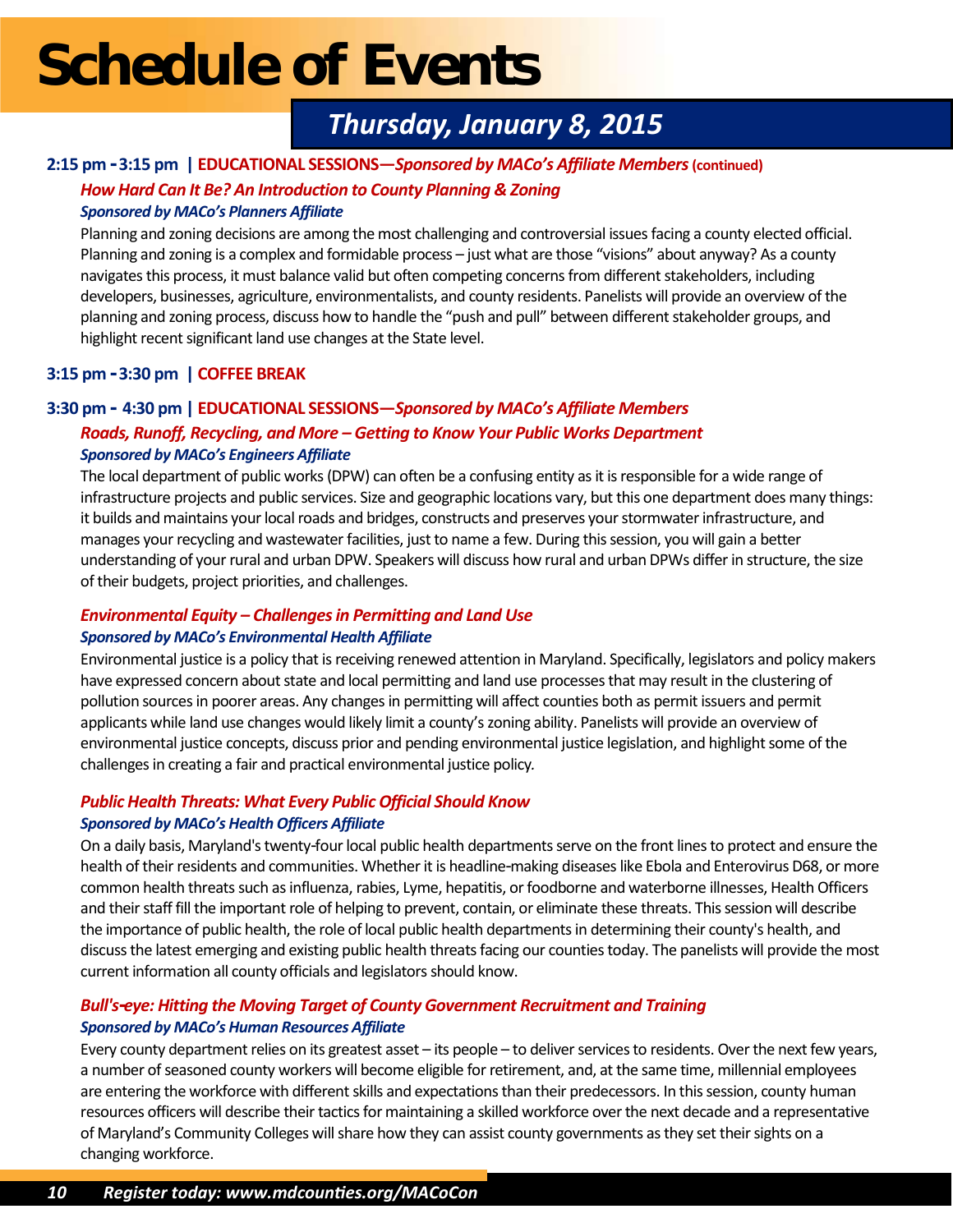## *Thursday, January 8, 2015*

- **4:30 pm - 5:30 pm | MACo ADMINISTRATORS' AFFILIATE MEETING (private)**
- **4:30 pm - 5:30 pm | MARYLAND COUNTY OFFICIALS' DIVERSITY CAUCUS RECEPTION**
- **5:30 pm - 6:30 pm | INAUGURAL RECEPTION** *Sponsored by MACo's Bronze Corporate Partners*

#### **6:30 pm - 8:30 pm | INAUGURAL CEREMONY & AWARDS BANQUET (ticket required)** *Sponsored by MACo's Gold Corporate Partners*

This banquet is the highlight of MACo's Winter Conference. Following a delicious dinner of locally-sourced cuisine prepared by the Hyatt's esteemed chef, MACo recognizes select legislators and elected officials and gives out awards for their service to the people of Maryland. The Governor of Maryland traditionally attends and installs MACo's Board of Directors, then speaks about his plans for the upcoming legislative session.

#### **8:30 pm - 9:30 pm | PRESIDENT'S RECEPTION**

Incoming MACo President, Ike Leggett, County Executive for Montgomery County, invites all MACo Winter Conference registrants and guests to join him for dessert at the President's Reception.

## *Friday, January 9, 2015*

#### **7:30 am - 10:30 am | REGISTRATION**

#### **7:30 am - 9:30 am | CONTINENTAL BREAKFAST**

#### **8:00 am - 9:30 am | OPEN MEETINGS**

#### *Core Course, Academy for Excellence in Local Governance*

Maryland's Open Meetings Law guides public officials in the requirements for providing public notice of decisionmaking functions and for closing meetings when appropriate. The law has nuances for different forms of county governments, especially for county commissioners, who act in a dual legislative/executive role. The Open Meetings Law has been revised to better accommodate "administrative functions" and other procedures of governmental bodies. Knowledgeable experts focus on the law's application to counties, including some of the cases and complaints that have come before the Compliance Board. You do not need to be enrolled in the Academy for Excellence in Local Governance to attend this session, but participants will earn Core credit upon completion.

#### **9:30 am - 10:45 am | 2015 GENERAL ASSEMBLY FORECAST**

The beginning of a new term signifies change and new opportunities - but lawmakers will face several lingering challenges. Budget forecasts suggest limited opportunity for innovation and growth and many issues in public safety, environmental protection, education, and other areas continue to garner public and political attention. The General Assembly's two presiding officers, an opposition party leader, and a policy advocate from the newly elected Administration will share their views on the issues confronting Annapolis for 2015 and beyond.

#### **10:45 am - 11:00 am | COFFEE BREAK & HOTEL CHECK-OUT**

#### **11:00 am - 12:30 pm | CLOSING GENERAL SESSION: "THE COUNTY OFFICIAL'S GUIDE TO LOBBYING IN ANNAPOLIS"**

Each year the Maryland General Assembly faces countless issues that affect Maryland's counties. How can you, as a county official, best influence this process? Attend this candid and participatory session to learn some insider tips and sharpen your own skills. Boxed lunches will be served at the end of this session.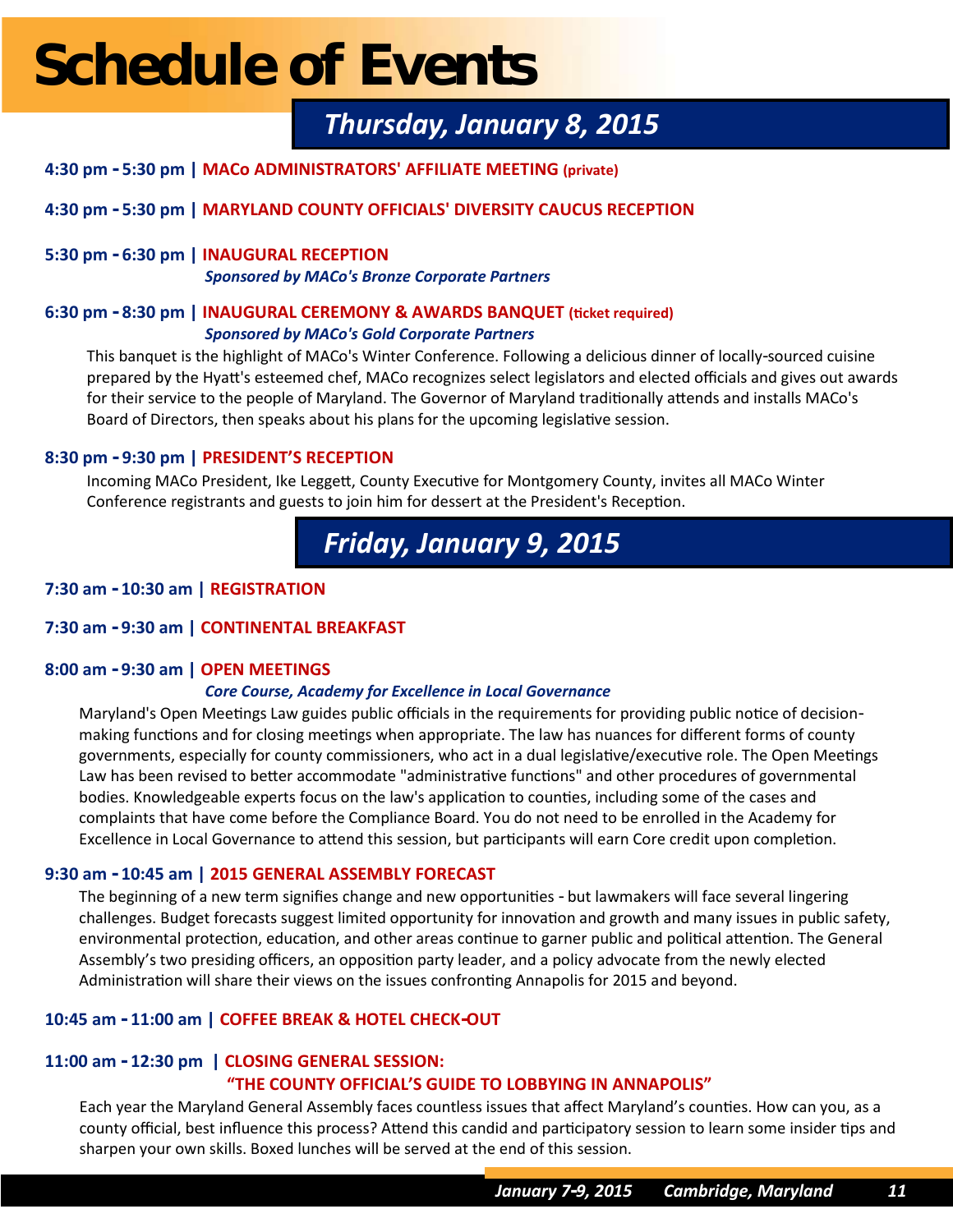**"At Nationwide Retirement Solutions, we strive to have partners who share our enthusiasm for and understanding of the importance of helping Public Sector employees be prepared for retirement. Over the last 25 years we've had the opportunity to share those ideas with the members of MACo.** 

**Throughout the year we attend many conferences, and we are always certain the MACo Summer and Winter Conferences are first on our calendar because they allow us to maintain existing relationships and provide excellent opportunities to develop new ones."** 

**~** *Scott Wamboldt, Retirement Specialist, Nationwide Retirement Solutions*

## TESTIMONIALS

"There is **no better way to learn, grow, and connect with Maryland county officials** and staff than at the MACo Winter Conference! This conference is a 'must attend' for our organization every year!" *Andrew Goldschmidt, National Association of Counties*

"What a great time. We were talking about the people who do such a good job in safety and health for their counties. We're honored to be able to answer questions about workers compensation and benefits of being part of a great organization. **The new relationships we build within MACo are priceless.**  Thank you for your support." *Mario Melfa, Chesapeake Employers' Insurance Trust*

"MACo **provides valuable services** to not only Maryland's counties but to its government agency partners as well."

*Christine Duray Feldmann, Office of the Comptroller of Maryland*

"MACo provides an excellent opportunity to have quality time with our long-time customers in a terrific setting. It also gives us **a chance to meet new County and City members and network with our peers**." *Dee Freeman, Motorola Solutions, Inc.*

"As a Corporate Partner and exhibitor at the MACo conferences, Cigna has enjoyed working with the MACo team and **counts these conferences as a key opportunity to meet and connect with county officials and staff**." *Beth W. Truffer, Cigna*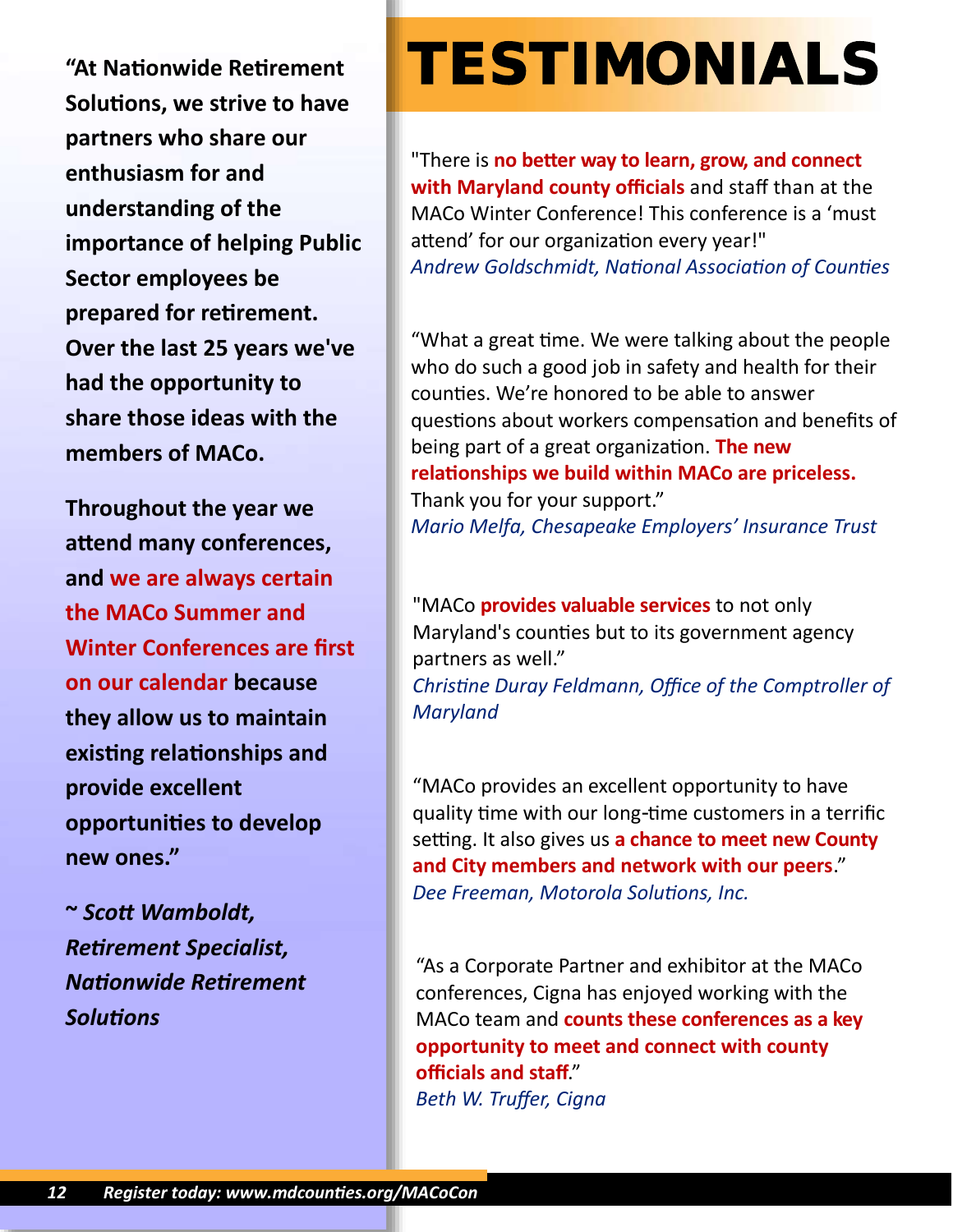## *Hyatt Regency Chesapeake Bay Hotel Cambridge, Maryland*

Discounted Group Rates—through December 15, 2014

*(per room, per night, 13.5% tax additional if applicable)*

Single/Double Occupancy: \$129.00 Triple/Quadruple Occupancy: \$154.00/\$179.00 Water-view:  $\frac{1}{2}$   $\frac{1}{2}$   $\frac{1}{2}$   $\frac{1}{2}$   $\frac{1}{2}$   $\frac{1}{2}$   $\frac{1}{2}$   $\frac{1}{2}$   $\frac{1}{2}$   $\frac{1}{2}$   $\frac{1}{2}$   $\frac{1}{2}$   $\frac{1}{2}$   $\frac{1}{2}$   $\frac{1}{2}$   $\frac{1}{2}$   $\frac{1}{2}$   $\frac{1}{2}$   $\frac{1}{2}$   $\frac{1}{2}$   $\frac{1}{2}$ 

### **Reservations**

*By Phone: 888.421.1442 (be sure to request the Maryland Association of Counties Winter Conference discounted rate)*

#### *Online:*

Rooms may also be reserved online through the Hyatt's online reservation portal please go to [www.mdcounties.org/MACoCon](http://www.mdcounties.org/MACoCon) for more information.

### Policies

#### *Room Block Deadline: December 15, 2014*

Please reserve your room before this date. Reservations made after this date will be subject to availability & prevailing rates.

*The MACo Group Rate is valid for 2 days before and 2 days after the Conference.* MACo Guests *do not pay* the \$12 Daily Resort Fee.

**Hotel Cancelation Policy:** Cancelations must be made 72 hours prior to arrival date to receive a full refund. Guests may change date of departure only at check-in to avoid additional fees.

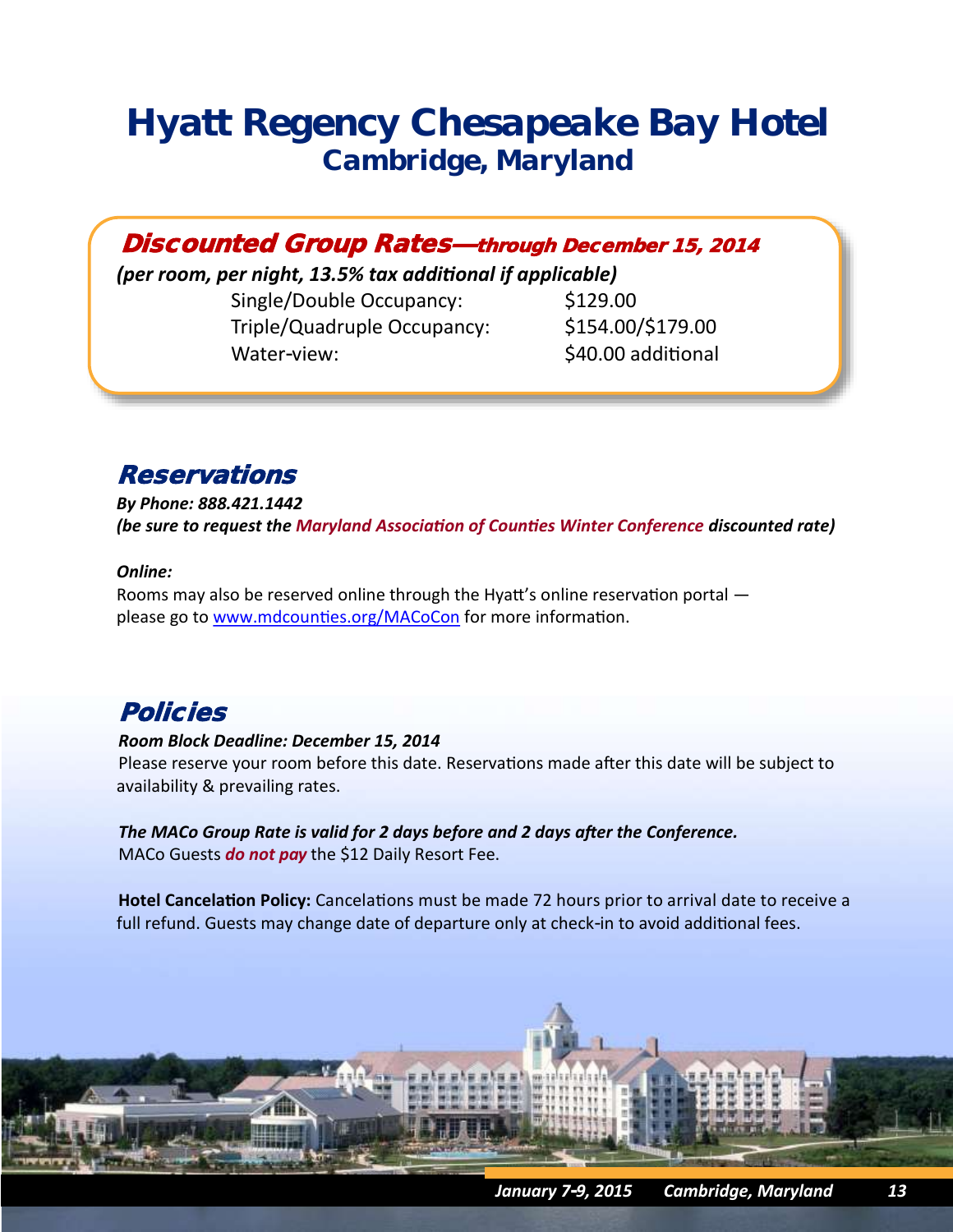## REGISTRATION POLICIES & PROCEDURES

### Registration

*General Policies*

- Registration DOES NOT include hotel reservations. Registrants must make their own hotel reservations. Discounted rates at the Hyatt have been arranged; please see page 13 of this brochure for additional information.
- Registration fees include meal tickets AS LISTED on the registration form. **Meal tickets are NOT included for one-day registrations.**
- Payment MUST accompany registration. Registrations received prior to payment will not be processed until payment is received. Amount due will be determined by postmark date on payment.

*Spouse/Domestic Partner Registration* 

• Spouse registrations are intended for the spouses or domestic partners of registered attendees. Participants must be at least 18 years old—for activities involving alcohol, guests must be at least 21 years old. Business partners, coworkers, associates, clients, etc., do not qualify for this registration and must register separately. MACo reserves the right to refuse the spouse registration rate to any registrant if it is clear that this rate is being abused.

*Cancellations/Changes and Refunds*

- If a written request for cancellation or change resulting in a refund is received by December 5, 2014, fees will be refunded, less a \$75.00 processing fee. After that date, fees are non-refundable.
- Substitutions are accepted at no charge until January 5, 2015.
- On-site substitutions and registration transfers, except in cases of extreme emergencies, will result in an additional \$150 charge.

### Special Events at the Conference

- Elected Officials Breakfast Only County Elected Officials registered to attend the Conference are given tickets to this event.
- Welcoming Banquet, Lunches, and Inaugural Banquet/Awards Ceremony– These are ticketed events. **Tickets are included in full registrations.** Tickets may be purchased in addition to full registrations; one-day registrants may only purchase meal tickets for events occurring on the day of their registration. Tickets may not be purchased without a registration.
- Spouse registrations include Wednesday and Thursday Banquets and spouse tour ticket (tour includes lunch) the Friday lunch session is not included with the spouse registration.

#### Press

*Registration*

 Members of the press are welcome to attend the MACo Winter Conference. Press registrations are complimentary, however meal tickets are not included. Meal tickets may be purchased separately if desired press must be registered to attend the conference and to purchase meal tickets. Please fill out the press registration form available at www.mdcounties.org.

*Videotaping*

- Videotaping is permitted without permission needed in all of the common areas of the Hyatt Regency Chesapeake Bay Hotel; this does not include meeting rooms or ticketed meal events. We ask that you kindly notify us of your intention to videotape in any of the common areas so that we can be sure to find you a space that doesn't interfere with foot traffic. Videotaping is not permitted in any of our private meetings or ticketed meal events.
- Permission is needed to videotape an educational session. If members of the press wish to videotape a session, they must send a request to Virginia White at [vwhite@mdcounties.org](mailto:vwhite@mdcounties.org) at least one week prior to the start of the conference. MACo must obtain waivers from all speakers involved before a session may be taped.

*Requests for Interviews*

 Members of the press desiring to interview MACo's leadership must send a scheduling request to Virginia White at [vwhite@mdcounties.org.](mailto:vwhite@mdcounties.org)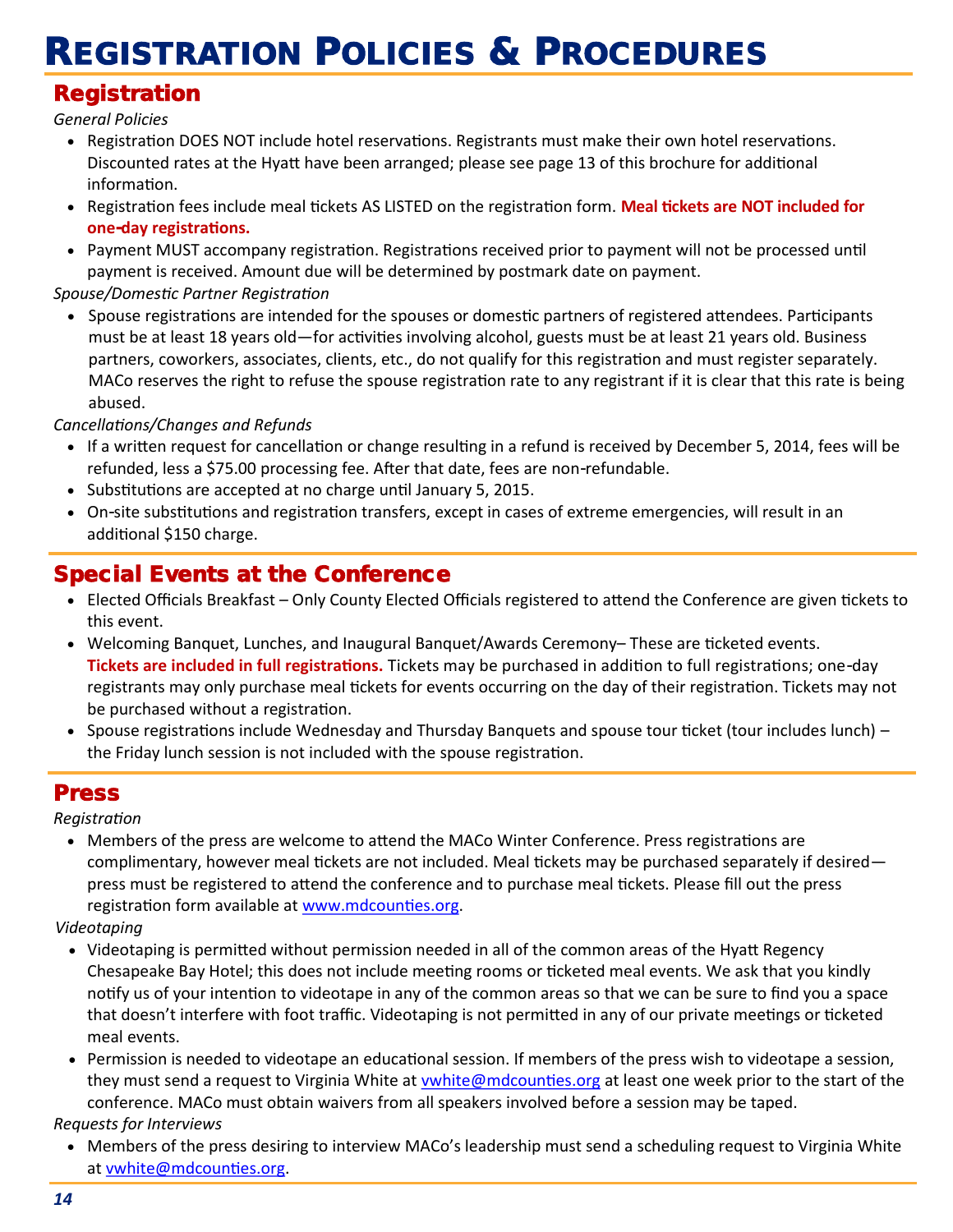#### REGISTRATION FORM **[\(www.mdcounties.org/MACoCon](http://www.mdcounties.org/MACoCon) for online registration) MACo Winter Conference | January 7-9, 2015 | Hyatt Regency Chesapeake Bay Hotel | [Hotel Reservations:](https://resweb.passkey.com/Resweb.do?mode=welcome_ei_new&eventID=10572373) 888.421.1442**

|       |           |      |  | Badge Name: Name and South Assembly and South Assembly and South Assembly and South Assembly and South Assembly |
|-------|-----------|------|--|-----------------------------------------------------------------------------------------------------------------|
| First | <b>MI</b> | Last |  |                                                                                                                 |
|       |           |      |  |                                                                                                                 |
|       |           |      |  |                                                                                                                 |
|       |           |      |  |                                                                                                                 |
|       |           |      |  |                                                                                                                 |
|       |           |      |  |                                                                                                                 |
|       |           |      |  | Follow MACo on Twitter: @MDCounties   Event hashtag: #MACoCon                                                   |

| <b>Only if purchasing a Spouse Registration: Spouse Name:</b>                                                                                                                                                                                                                                                                                                                                                                                   |                                                                              | Badge Name: Name and Second Contract of the Second Contract of the Second Contract of the Second Contract of the Second Contract of the Second Contract of the Second Contract of the Second Contract of the Second Contract o |                                                                              |  |  |
|-------------------------------------------------------------------------------------------------------------------------------------------------------------------------------------------------------------------------------------------------------------------------------------------------------------------------------------------------------------------------------------------------------------------------------------------------|------------------------------------------------------------------------------|--------------------------------------------------------------------------------------------------------------------------------------------------------------------------------------------------------------------------------|------------------------------------------------------------------------------|--|--|
| MI<br><b>First</b><br>Last<br>Check here to reserve a seat on the Thursday Spouse/Guest Tour: $\Box$                                                                                                                                                                                                                                                                                                                                            |                                                                              |                                                                                                                                                                                                                                |                                                                              |  |  |
| Please check appropriate registration fee:<br>COUNTY MEMBERS (ELECTED, APPOINTED, OR HIRED)<br>Full Registration (includes all conference sessions, meals, and breaks for 1 person)                                                                                                                                                                                                                                                             | <b>Through</b><br>12/5/2014<br>$\Box$ \$225                                  | <b>Through</b><br>12/19/2014<br>$\Box$ \$250                                                                                                                                                                                   | <b>After</b><br>12/19/2014<br>$\Box$ \$300                                   |  |  |
| Spouse Registration (Includes Wednesday & Thursday Banquets and Thursday Spouse Tour)<br>Wednesday Sessions & Breaks only (order meal tickets separately)                                                                                                                                                                                                                                                                                       | $\Box$ \$135<br>$\square$ \$125                                              | $\Box$ \$140<br>$\Box$ \$150                                                                                                                                                                                                   | $\Box$ \$175<br>$\Box$ \$175                                                 |  |  |
| Thursday Sessions & Breaks only (order meal tickets separately)<br>Friday Sessions & Breaks only (order meal tickets separately)                                                                                                                                                                                                                                                                                                                | $\Box$ \$125<br>$\Box$ \$125                                                 | $\Box$ \$150<br>$\Box$ \$150                                                                                                                                                                                                   | $\Box$ \$175<br>$\Box$ \$175                                                 |  |  |
| OTHER GOVERNMENT (MUNICIPAL, STATE, FEDERAL EMPLOYEES)<br>Full Registration (includes all conference sessions, meals, and breaks for 1 person)<br>Spouse Registration (Includes Wednesday & Thursday Banquets and Thursday Spouse Tour)<br>Wednesday Sessions & Breaks only (order meal tickets separately)<br>Thursday Sessions & Breaks only (order meal tickets separately)<br>Friday Sessions & Breaks only (order meal tickets separately) | $\Box$ \$260<br>$\Box$ \$145<br>$\Box$ \$150<br>$\Box$ \$150<br>$\Box$ \$150 | $\Box$ \$285<br>$\Box$ \$150<br>$\Box$ \$175<br>$\Box$ \$175<br>$\Box$ \$175                                                                                                                                                   | $\Box$ \$335<br>$\Box$ \$185<br>$\Box$ \$200<br>$\Box$ \$200<br>$\Box$ \$200 |  |  |
| <b>COMMERCIAL (PROFIT &amp; NON-PROFIT)</b><br>Full Registration (includes all conference sessions, meals, and breaks for 1 person)<br>Spouse Registration (Includes Wednesday & Thursday Banquets and Thursday Spouse Tour)<br>Wednesday Sessions & Breaks only (order meal tickets separately)<br>Thursday Sessions & Breaks only (order meal tickets separately)<br>Friday Sessions & Breaks only (order meal tickets separately)            | $\Box$ \$280<br>$\Box$ \$155<br>$\Box$ \$175<br>$\Box$ \$175<br>$\Box$ \$175 | $\Box$ \$305<br>$\Box$ \$160<br>$\Box$ \$200<br>$\Box$ \$200<br>$\Box$ \$200                                                                                                                                                   | $\Box$ \$355<br>$\Box$ \$195<br>$\Box$ \$250<br>$\Box$ \$250<br>$\Box$ \$250 |  |  |
| MEAL TICKETS (please indicate number of additional tickets to purchase)<br>Wednesday Welcoming Banquet<br>Thursday Lunch<br>Thursday Inaugural Banquet<br>Friday Boxed Lunch                                                                                                                                                                                                                                                                    | \$65<br>\$35<br>\$80<br>\$10                                                 | \$70<br>\$40<br>\$85<br>\$15                                                                                                                                                                                                   | \$75<br>$-$ \$45<br>\$90<br>\$20                                             |  |  |
| <b>TOTAL DUE:</b>                                                                                                                                                                                                                                                                                                                                                                                                                               | \$                                                                           | \$                                                                                                                                                                                                                             | \$                                                                           |  |  |

#### CANCELLATIONS/CHANGES/REFUNDS: **Please view policy on previous page. Refund requests must be received by 12/5/2014.**

PAYMENT METHOD: Check or Money Order payable to **MACo.** Your confirmation/receipt will be emailed to the email address on this form.

Please check appropriate box:  $\Box$  Check  $\Box$  VISA  $\Box$  MasterCard *(sorry no AMEX)* 

| Credit Card Number:                |                               | Expiration Date |  |  |
|------------------------------------|-------------------------------|-----------------|--|--|
| <b>REQUIRED - Billing Address:</b> | City                          | State<br>Zir    |  |  |
| Signature:                         | <b>Print Cardholder Name:</b> |                 |  |  |

MAIL or FAX completed registration form with payment to: MACo - Attn: Allison Valliant, 169 Conduit Street, Annapolis, MD 21401 or FAX: 1.410.268.1775 Questions? [avalliant@mdcounties.org](mailto:avalliant@mdcounties.org) PHONE: 410.269.0043